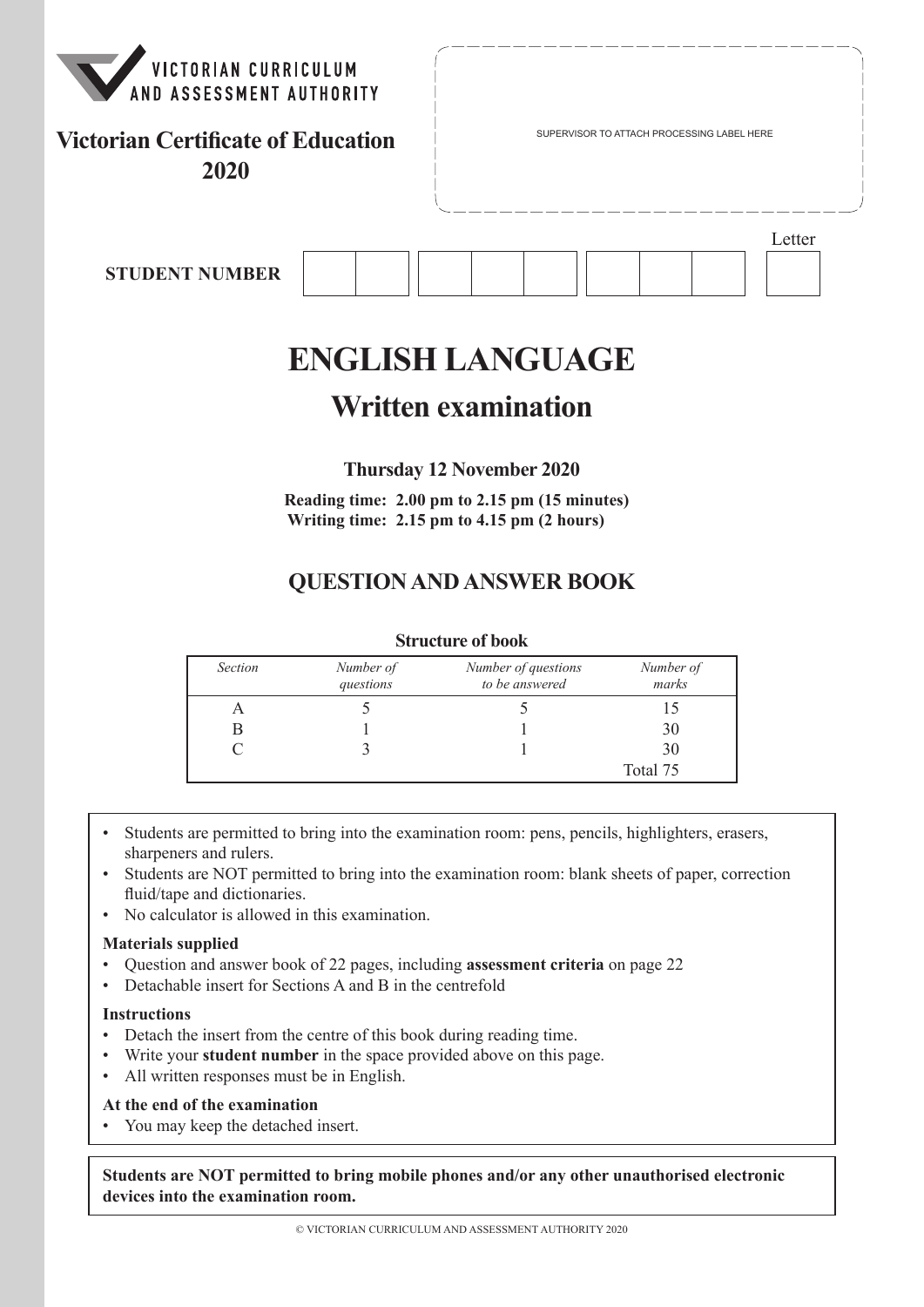## **SECTION A – Short-answer questions**

### **Instructions for Section A**

Refer to the insert from the centre of this book while answering this section.

Section A requires answers to questions about Text 1. Questions 1–5 refer to Text 1. Answer **all** questions in this section.

In your responses, you are expected to:

- demonstrate your ability to use relevant descriptive and metalinguistic tools
- • demonstrate familiarity with the topics of Unit 3, 'Language variation and social purpose', and the topics of Unit 4, 'Language variation and identity'.

Section A is worth 15 marks.

## **Text 1**

**Question 1** (1 mark)

Identify **one** social purpose of this text.

#### **Question 2** (2 marks)

Identify and discuss **one** example of topic management. Refer to line numbers in your response.

#### **Question 3** (3 marks)

Using appropriate metalanguage, identify and discuss **one** language feature that supports the register of this text. Refer to line numbers in your response.

 $\Omega$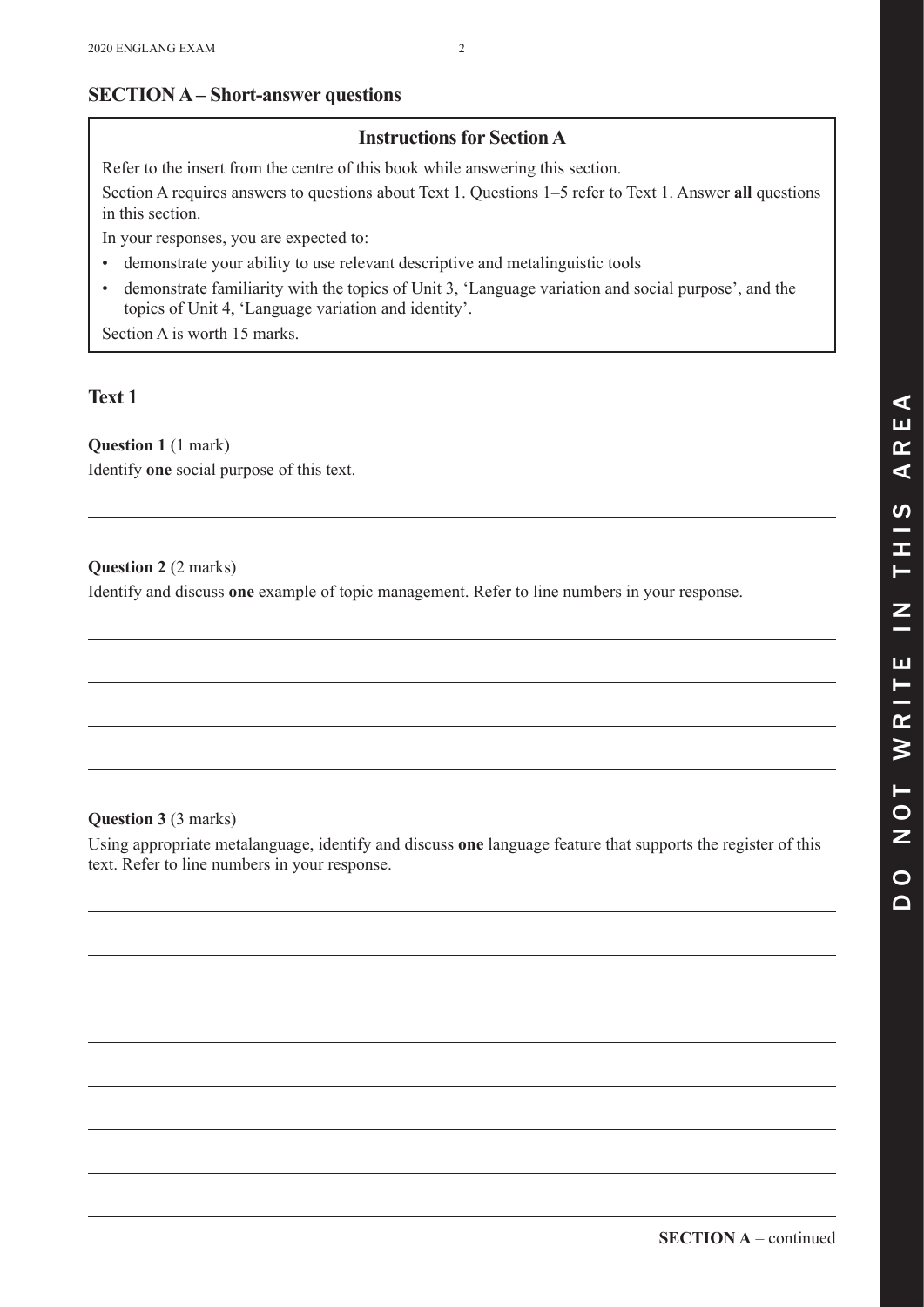#### **Question 4** (4 marks)

Using appropriate metalanguage, discuss **two** different language features that reflect different aspects of the speaker's individual identity. Refer to line numbers in your response.

**SECTION A** – continued **TURN OVER**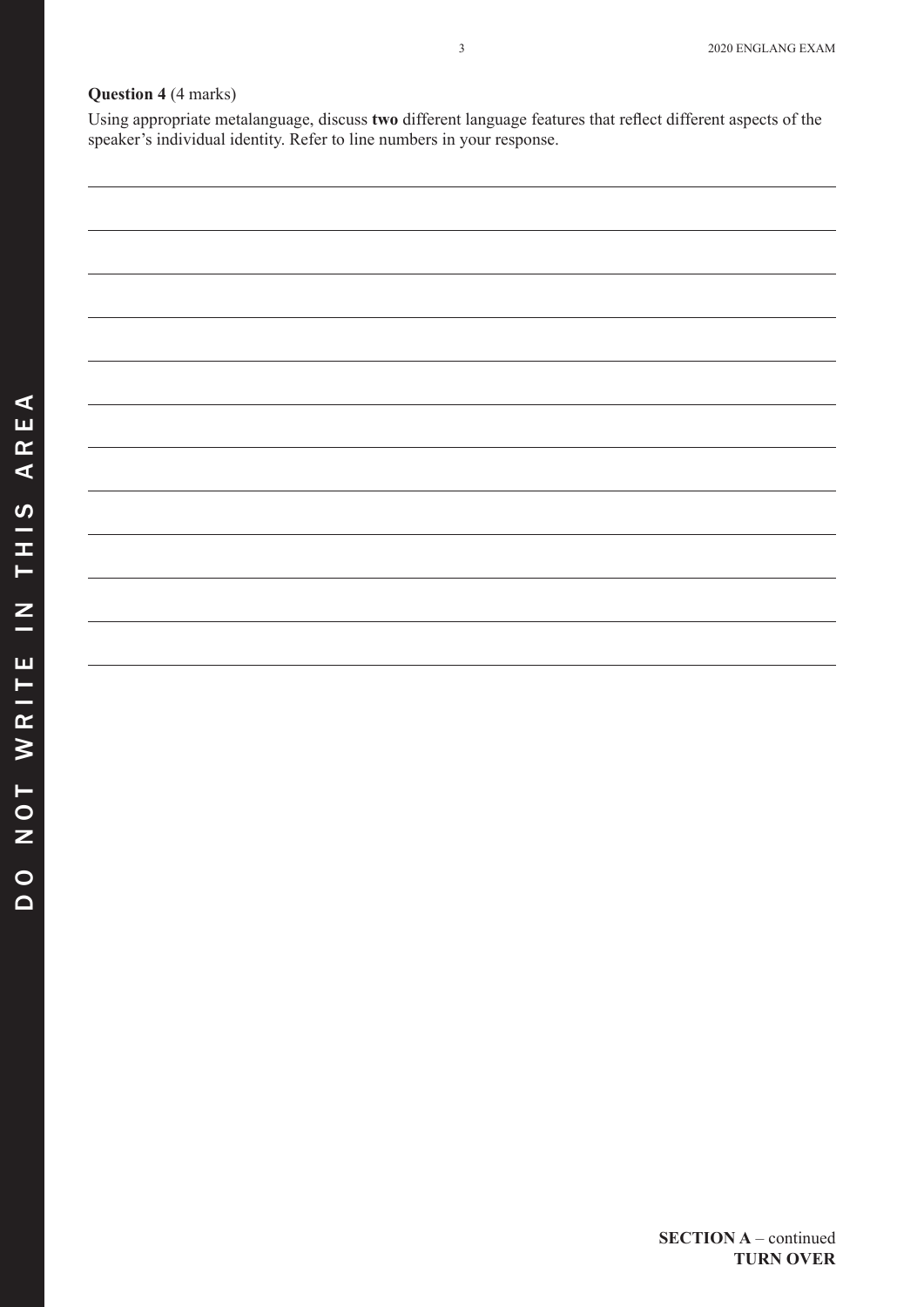#### **Question 5** (5 marks)

Using appropriate metalanguage, analyse the features of spoken discourse used in the text. Refer to line numbers in your response.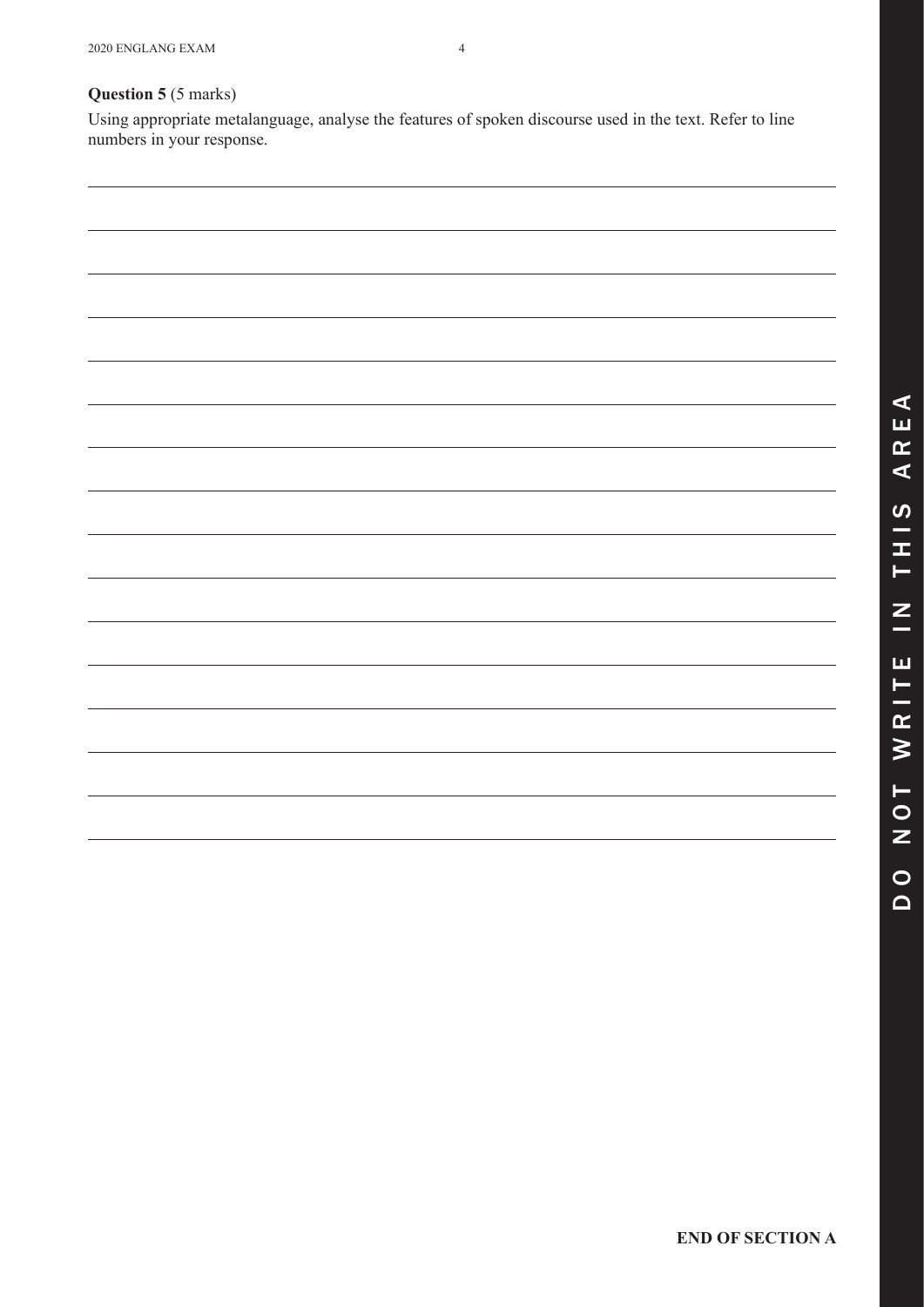#### **SECTION B – Analytical commentary**

#### **Instructions for Section B**

Refer to the insert from the centre of this book while answering this section.

Section B requires an analytical commentary on Text 2. Question 6 refers to Text 2.

In your response, you are expected to:

- demonstrate your ability to use relevant descriptive and metalinguistic tools
- • demonstrate familiarity with the topics of Unit 3, 'Language variation and social purpose', and the topics of Unit 4, 'Language variation and identity'.

Section B is worth 30 marks.

#### **Text 2**

#### **Question 6** (30 marks)

Write an analytical commentary on the language features of Text 2. In your response, you should comment on the:

- • contextual factors affecting/surrounding the text
- • social purpose and register of the text
- • stylistic and discourse features of the text.

Refer to at least **two** subsystems in your analysis.

Working space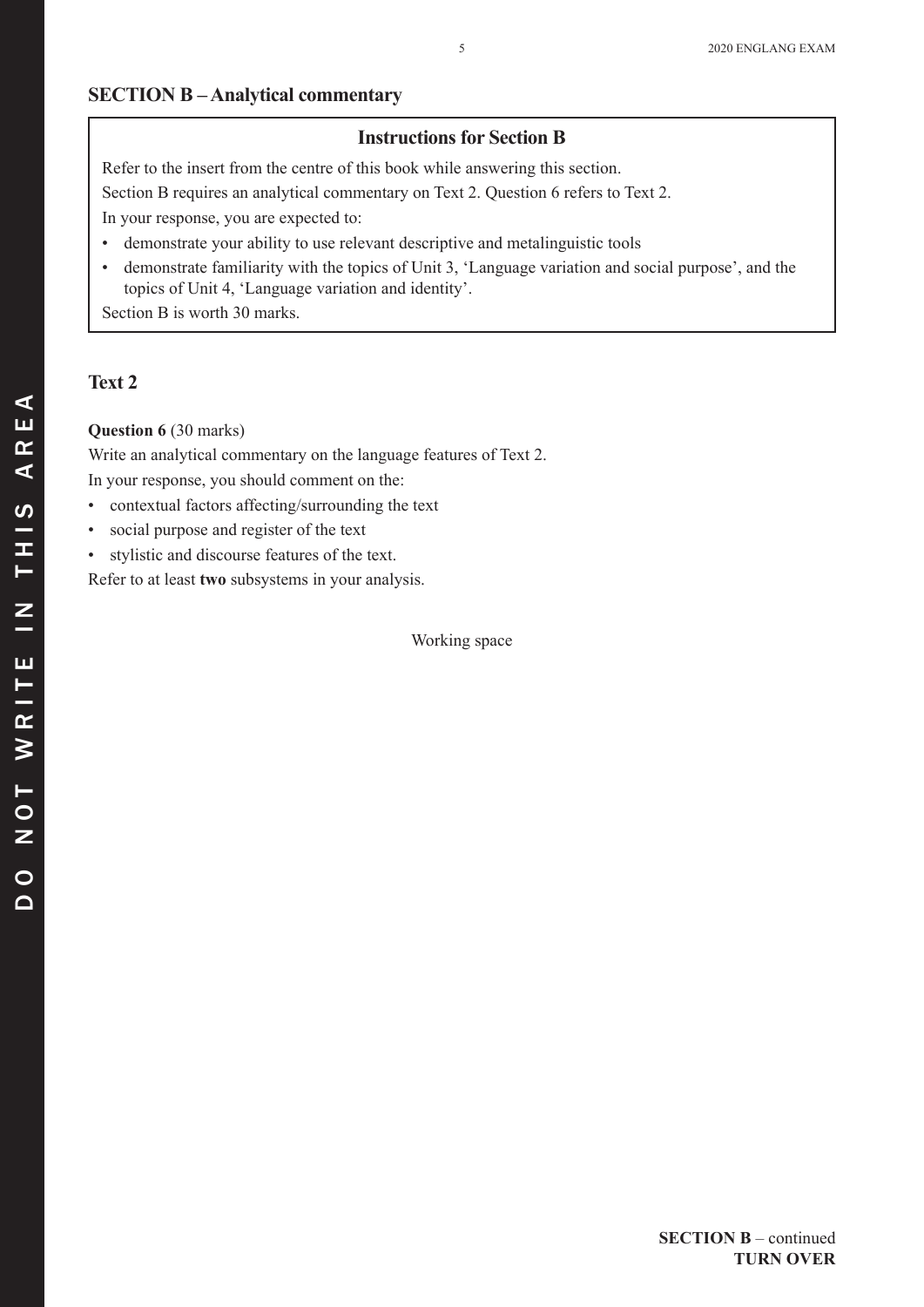| 2020 ENGLANG EXAM |  |
|-------------------|--|
|-------------------|--|

<u> 1989 - Jan Samuel Barbara, margaret a shekara ta 1989 - An tsara tsara tsara tsara tsara tsara tsara tsara t</u>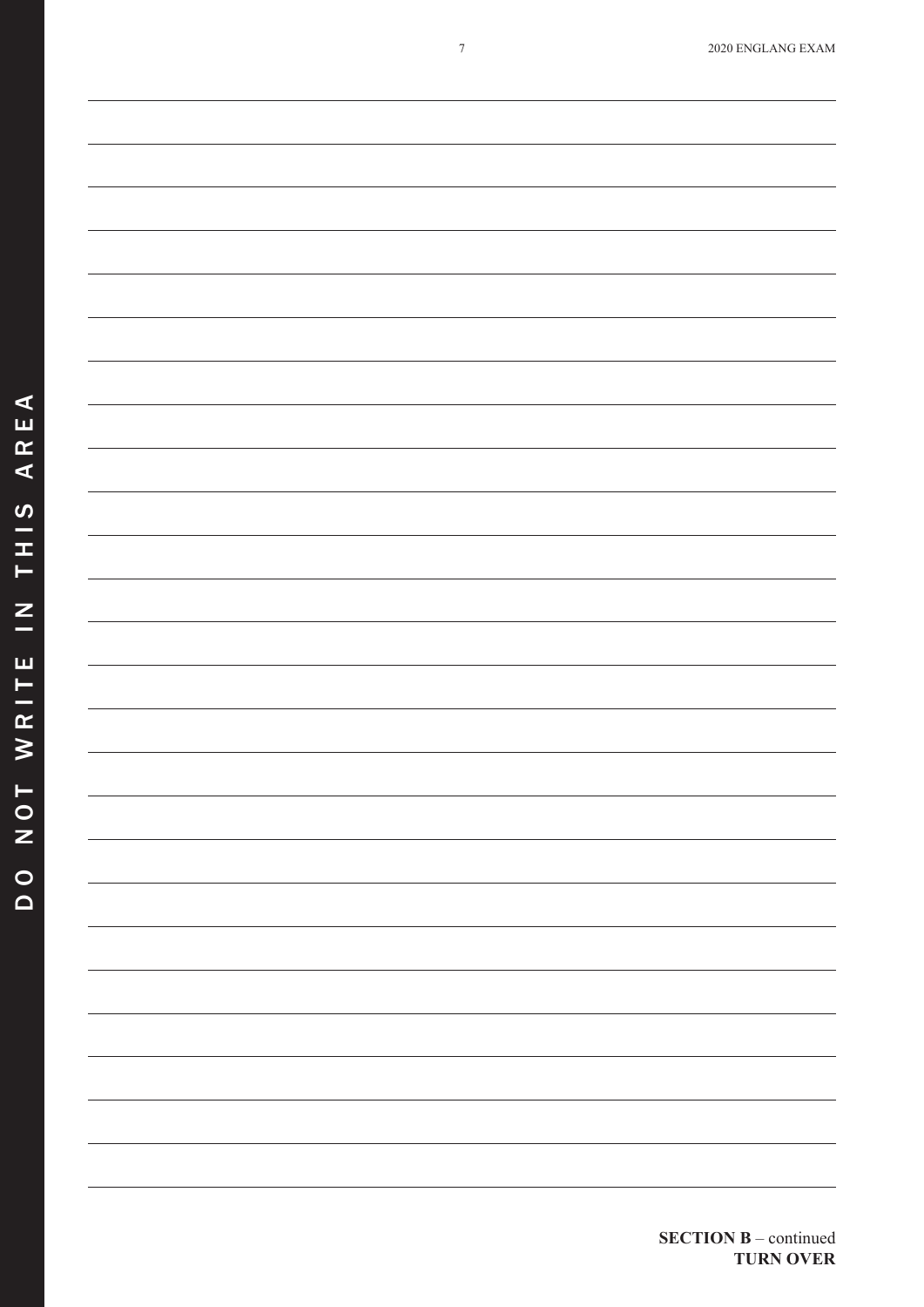,我们也不能会在这里,我们的人们也不能会在这里,我们也不能会在这里,我们也不能会在这里,我们也不能会在这里,我们也不能会在这里,我们也不能会不能会不能会。<br>第2012章 我们的人们,我们的人们的人们,我们的人们的人们,我们的人们的人们的人们,我们的人们的人们的人们,我们的人们的人们,我们的人们的人们,我们的人们的人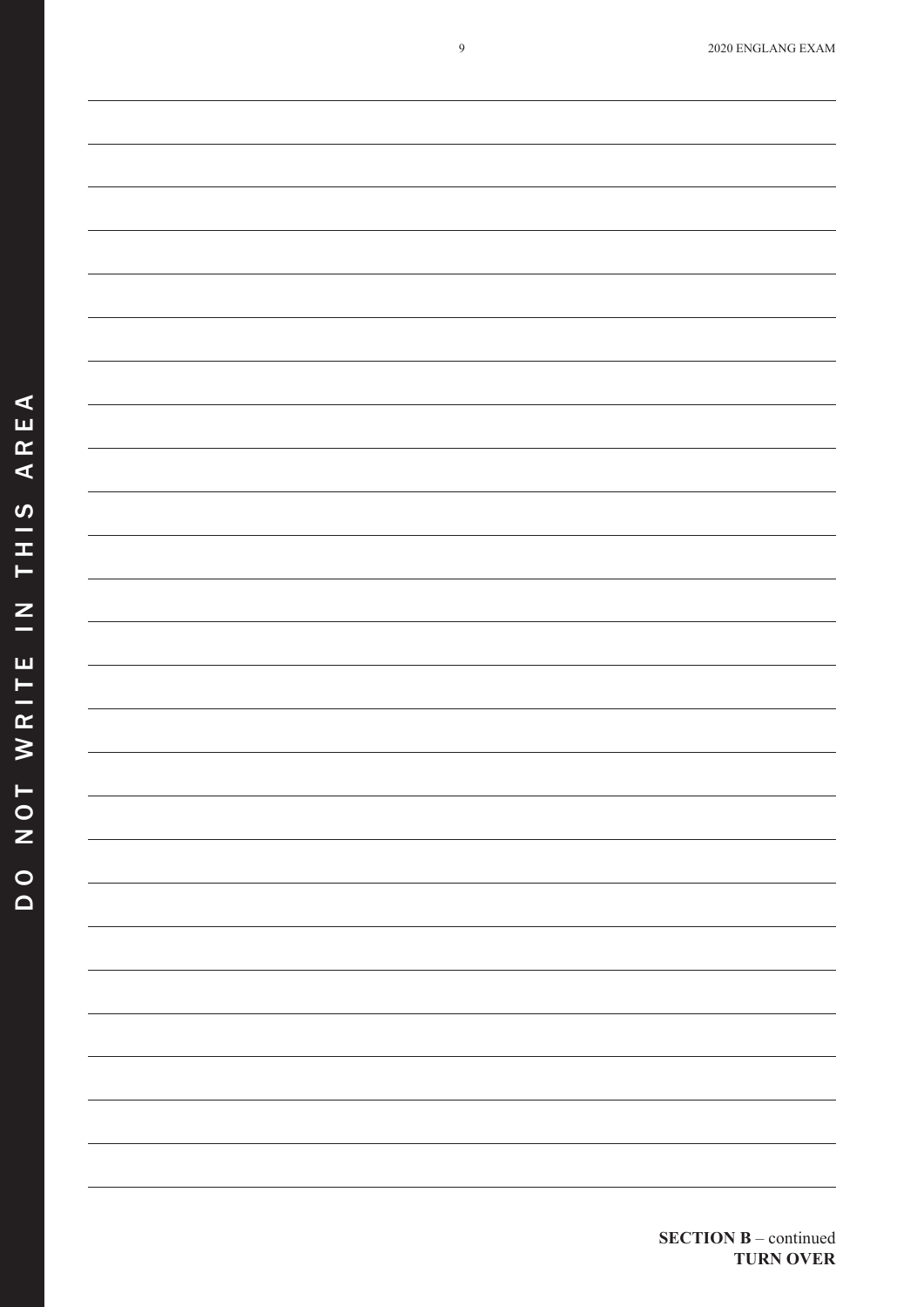| 2020 ENGLANG EXAM |  |  |  |
|-------------------|--|--|--|
|-------------------|--|--|--|

<u> 1989 - Jan Samuel Barbara, margaret a shekara ta 1989 - An tsara tsara tsara tsara tsara tsara tsara tsara t</u>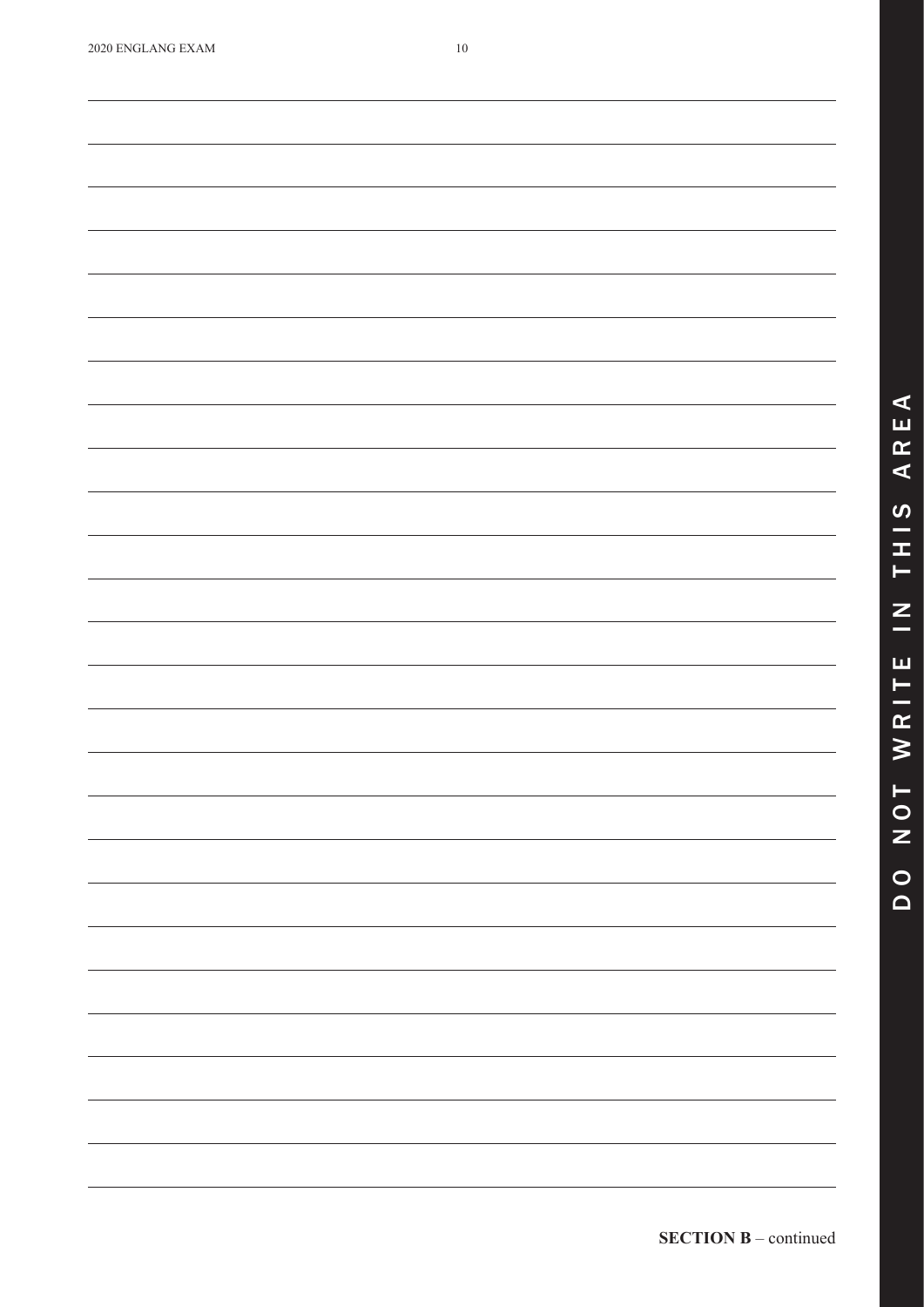**END OF SECTION B**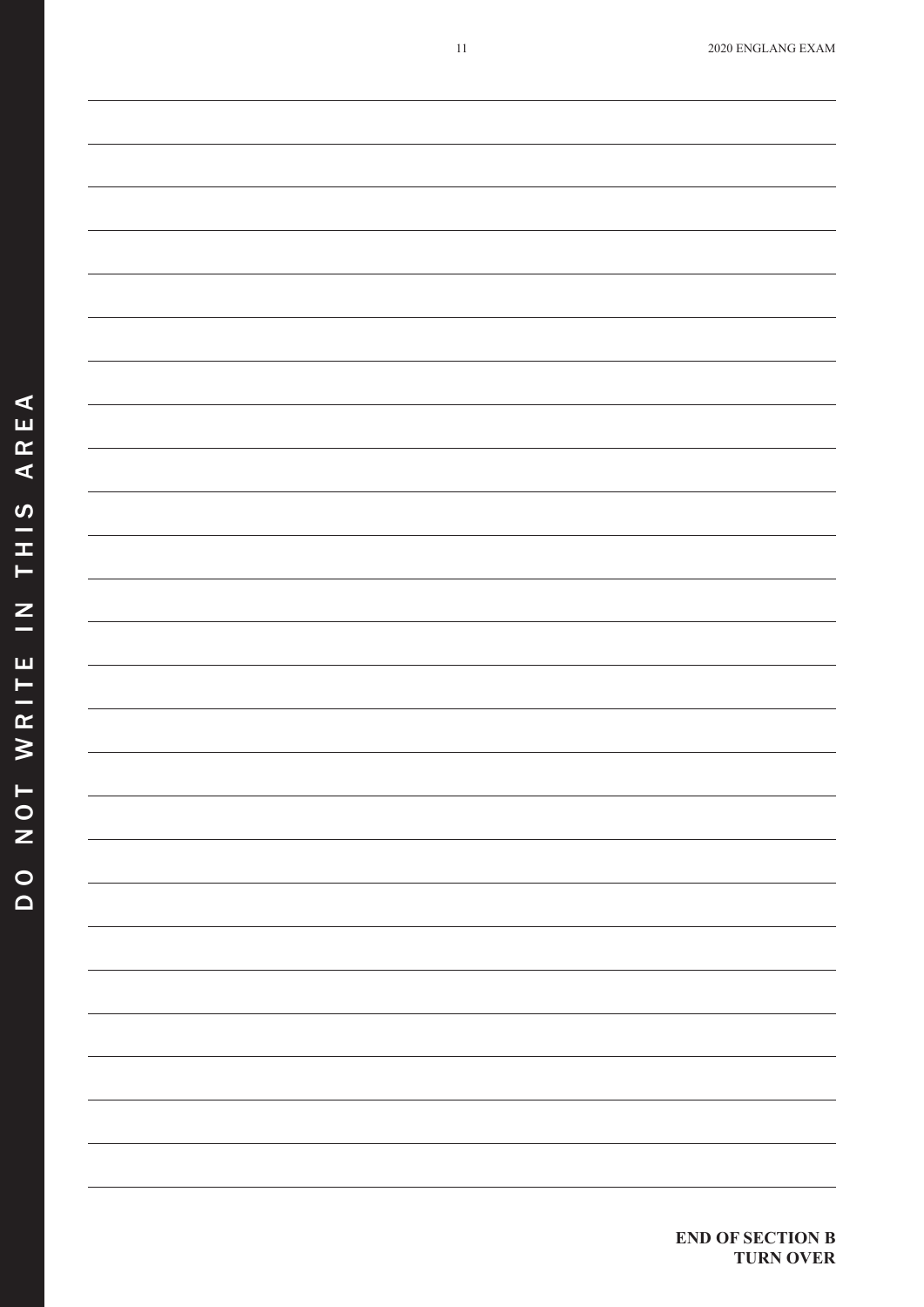## **SECTION C – Essay**

## **Instructions for Section C**

Section C requires a sustained expository response to **one** question.

In your response, you are expected to:

- • demonstrate your ability to use relevant descriptive and metalinguistic tools
- • demonstrate familiarity with the topics of Unit 3, 'Language variation and social purpose', and the topics of Unit 4, 'Language variation and identity'
- refer to the stimulus material provided.

Section C is worth 30 marks.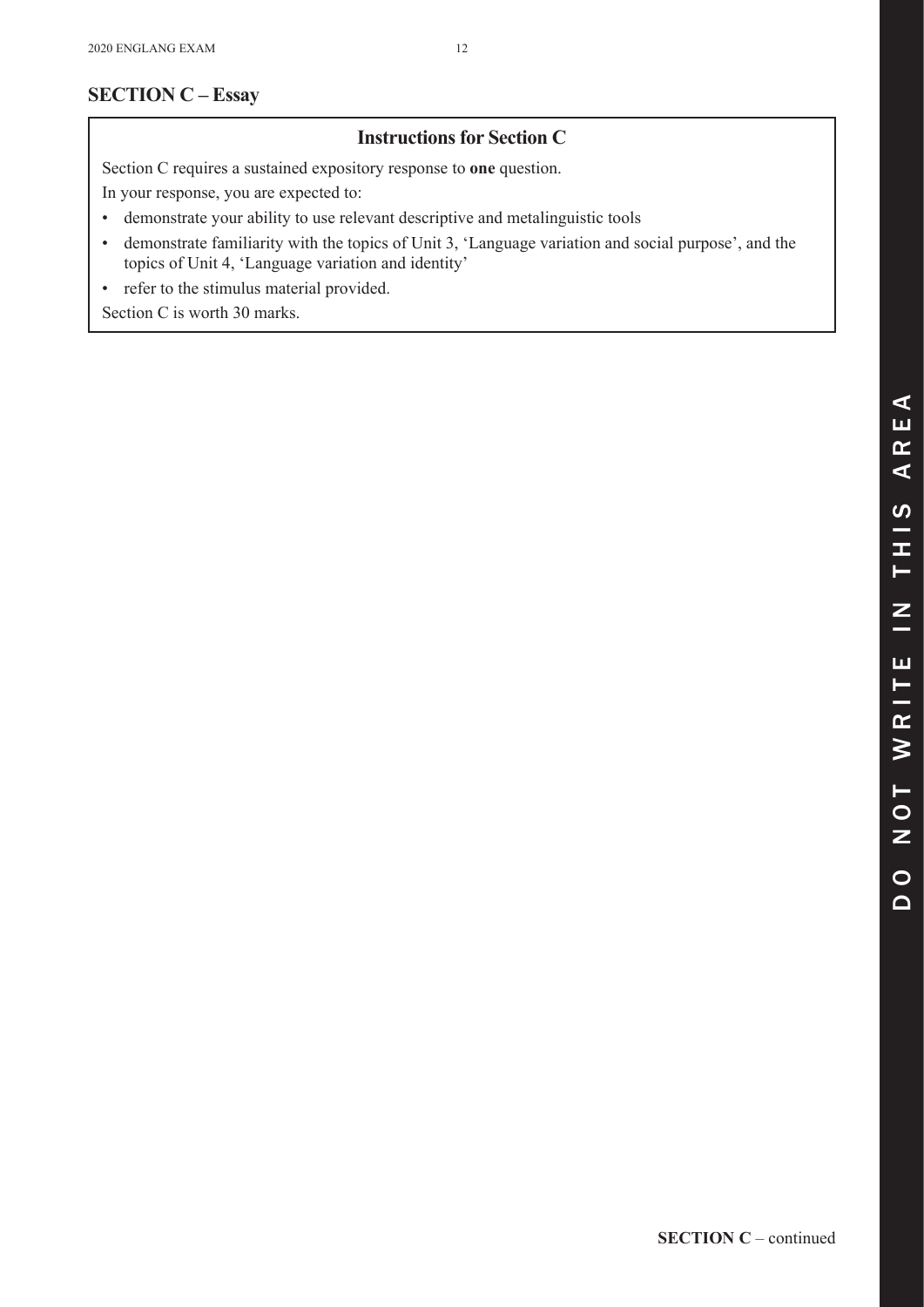#### **Question 7** (30 marks)

|                | <b>Stimulus</b>                                                                                                                                                                                                                                                                                                                                                                             |
|----------------|---------------------------------------------------------------------------------------------------------------------------------------------------------------------------------------------------------------------------------------------------------------------------------------------------------------------------------------------------------------------------------------------|
| a.             | We are rearing a generation of kids who are more equitable and more understanding about the<br>existence of language variety and why it is there.'                                                                                                                                                                                                                                          |
|                | David Crystal quoted in Joy Lo Dico, 'Watch what you're saying!: Linguist David Crystal on<br>Twitter, texting and our native tongue', <i>Independent</i> , 14 March 2010                                                                                                                                                                                                                   |
| $\mathbf{b}$ . | Their work is not only saving lives, [Leonie Jackson, the Chief Executive Officer of the Deaf<br>Society] says, but putting an often-neglected culture and language in front of millions of people<br>every day. "And there would be no harm for people to learn a few basic signs either," she says.<br>"That would open up the communication channel. We would love for that to happen."" |
|                | Zach Hope, "But seriously, I'm really nervous": the everywhere faces of Auslan interpreters<br>and their vital work', The Age, 10 May 2020                                                                                                                                                                                                                                                  |
| c.             | "If you want chicken – natural chicken, actual chicken – then that's what it should be called. If you<br>want plant-based protein that tastes like chicken, then that's what it should be called," [National<br>Party deputy leader Bridget McKenzie] said.'                                                                                                                                |
|                | Lucy Barbour, 'Nationals push for ban on plant-based, alternative products being called<br>"milk", "meat", "seafood"', ABC News, <www.abc.net.au>, 15 September 2019</www.abc.net.au>                                                                                                                                                                                                       |
| $\mathbf{d}$ . | 'Advocacy groups, media organisations, local governments [and] UN institutions [] are shifting<br>their language around climate change to be more powerful, and emotive. Conventional terminology<br>is being superseded by expressions such as climate emergency, climate crisis and climate<br>breakdown, which are seen as more accurately describing what's happening around us.'       |
|                | Gitanjali Bedi (Lecturer and Senior Learning Coordinator, Sustainable Development Education,<br>Monash University), 'Is it time to rethink our language on climate change?',<br>Monash Lens, <www.lens.monash.edu>, 3 January 2020</www.lens.monash.edu>                                                                                                                                    |

'Language has the power to both influence and reflect community attitudes.'

Discuss, with reference to contemporary Australian society. Refer to at least **two** subsystems of language in your response.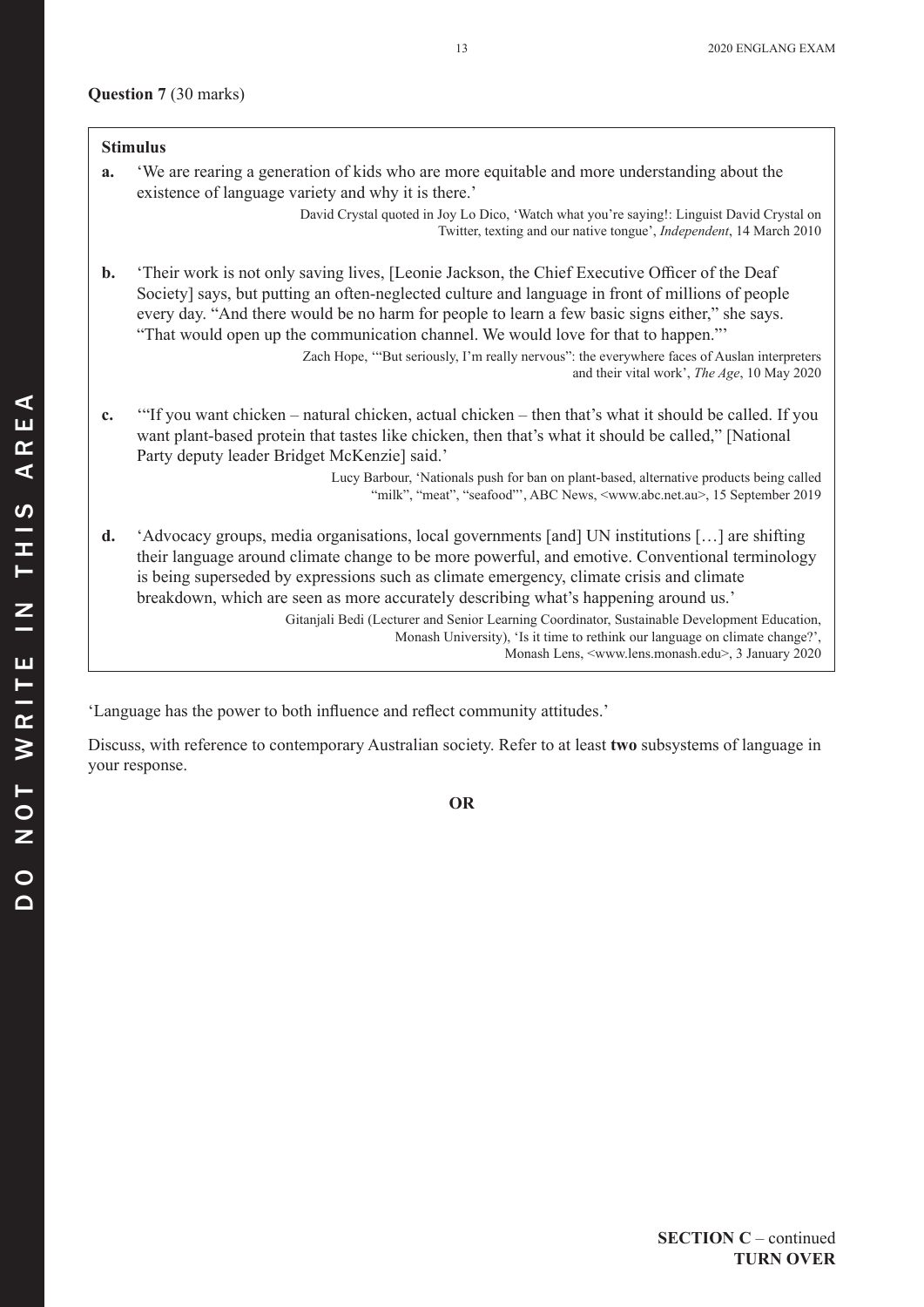|                | <b>Stimulus</b>                                                                                                                                                                                                                                                                                                                                                                |
|----------------|--------------------------------------------------------------------------------------------------------------------------------------------------------------------------------------------------------------------------------------------------------------------------------------------------------------------------------------------------------------------------------|
| a.             | Can you plz bring me a<br>glass of water when you<br>come to bed?<br>9:22 pm<br>And don't forget to make<br>sure the $\bullet$ + is in<br>$9:23$ pm                                                                                                                                                                                                                            |
|                | 47.<br>Yep, no prob! They're<br>already in A<br>9:24 pm                                                                                                                                                                                                                                                                                                                        |
|                | ð<br>9:24 pm<br>Text message between husband and wife in the same house                                                                                                                                                                                                                                                                                                        |
| $\mathbf{b}$ . | The usual evolution of English has been accelerated online, leading to a less formal – but<br>arguably more expressive – language than the one we use IRL [in real life]. So use those<br>emojis wisely '                                                                                                                                                                      |
|                | Emmy Favilla, 'How the internet changed the way we write – and what to do about it',<br>The Guardian, 8 December 2017                                                                                                                                                                                                                                                          |
| $c_{\cdot}$    | <b>NSW Police Force ©</b><br>۷<br><b>NSW Police Force @</b><br>@nswpolice<br>So you're a tough guy,<br>Never keeping left guy,<br>Always tryna text guy,<br>Speeding in the wet guy.<br>We're the bright lights,<br>Flashing in your rear sights,<br>Take away your road rights,<br>Wave your licence goodbye,<br>We're the bluuuuuuuuuuuue guys.                              |
|                | NSW Police Force, <https: facebook.com="" nswpoliceforce="">, 6 August 2019</https:>                                                                                                                                                                                                                                                                                           |
| d.             | The web has provided spaces where we've made friends, formed communities, exchanged ideas,<br>and created (or finally discovered) senses of selves. The way we write reflects that - whether it's<br>a private LiveJournal post, a text message to a grandparent, or 240 characters of vulnerability to a<br>web of strangers, we want, more than anything, to be understood.' |
|                | Kjerstin Johnson, 'How the Internet changed language – for the better',<br>The Ringer, <www.theringer.com>, 1 August 2019</www.theringer.com>                                                                                                                                                                                                                                  |

'Social media and other digital platforms are changing the way we communicate.'

Discuss, with reference to contemporary Australian society. Refer to at least **two** subsystems of language in your response.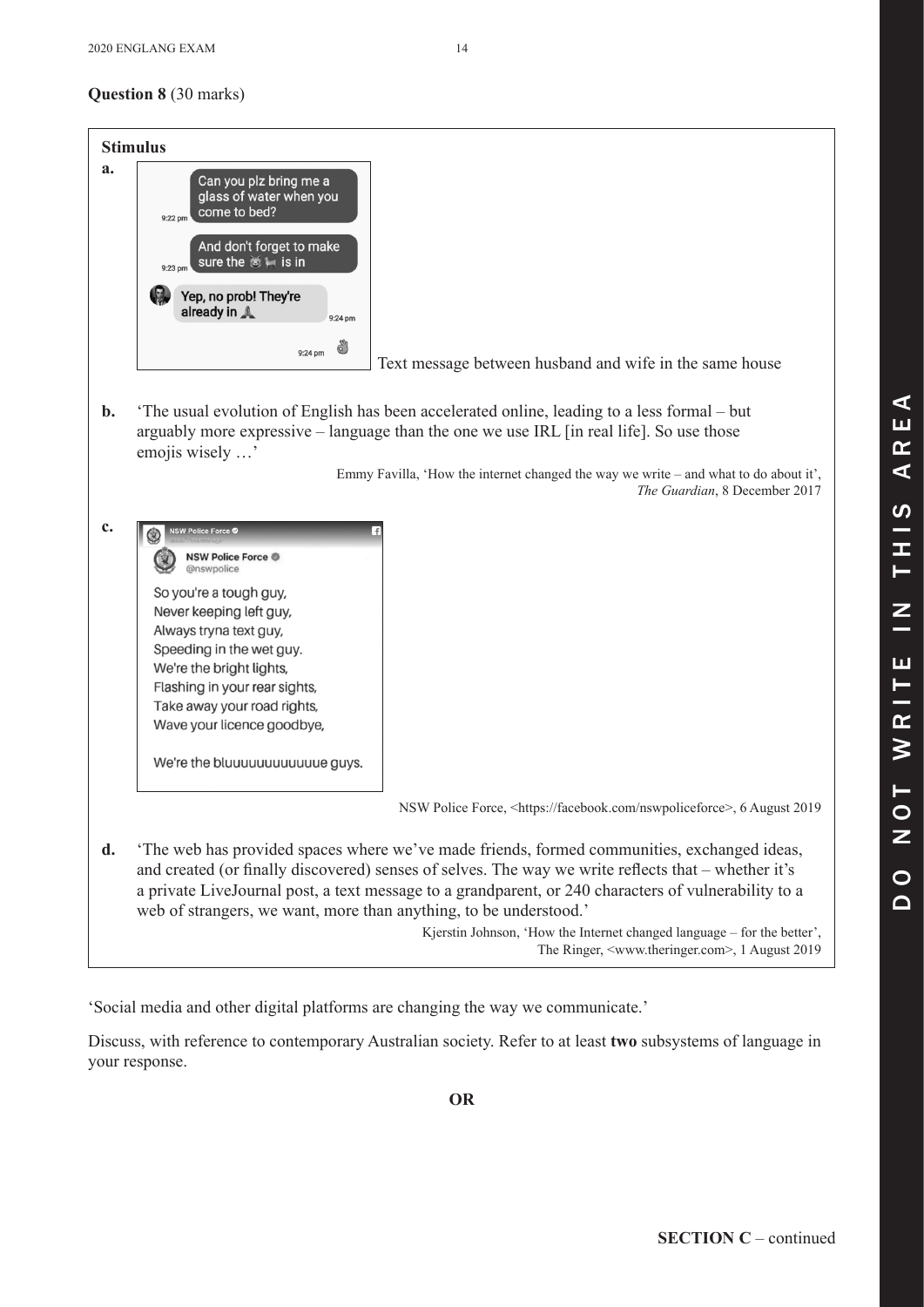#### **Question 9** (30 marks)

#### **Stimulus**

**a.** '"For me, it's about having a better understanding of language – whether you're speaking, working in a social media environment, writing an academic text, or you want to effectively use things like parallelisms for stylistic effect in a more formal speech. It's about being more effective at communicating," [Dr Jean Mulder, linguist] says.'

> Sarah Hall and Elizabeth Cassidy, 'Why are Australians linguistically lost?', Pursuit, <www.pursuit.unimelb.edu.au>, 12 December 2018

**b.** 'Although many texters enjoy breaking linguistic rules, they also know they need to be understood.'

David Crystal, '2b or not 2b?', *The Guardian*, 5 July 2008



'OK, boomer', <https://knowyourmeme.com/photos/1622123\_ok-boomer>

#### **d. AT THE ASSEMBLY AREA**

- Account for people missing from the building
- Report any person missing to the Fire Brigade/ Emergency Services
- DO NOT re-enter the building until the "All Clear" is given by the responding Emergency Service

**Proceed to: Assembly Area H, Cnr Park St and Wills Ave**

adapted from an emergency procedures sign on a workplace noticeboard, RMIT University

'Formal written and spoken language are essential components of English in contemporary Australian society.'

To what extent do you agree? Refer to at least **two** subsystems of language in your response.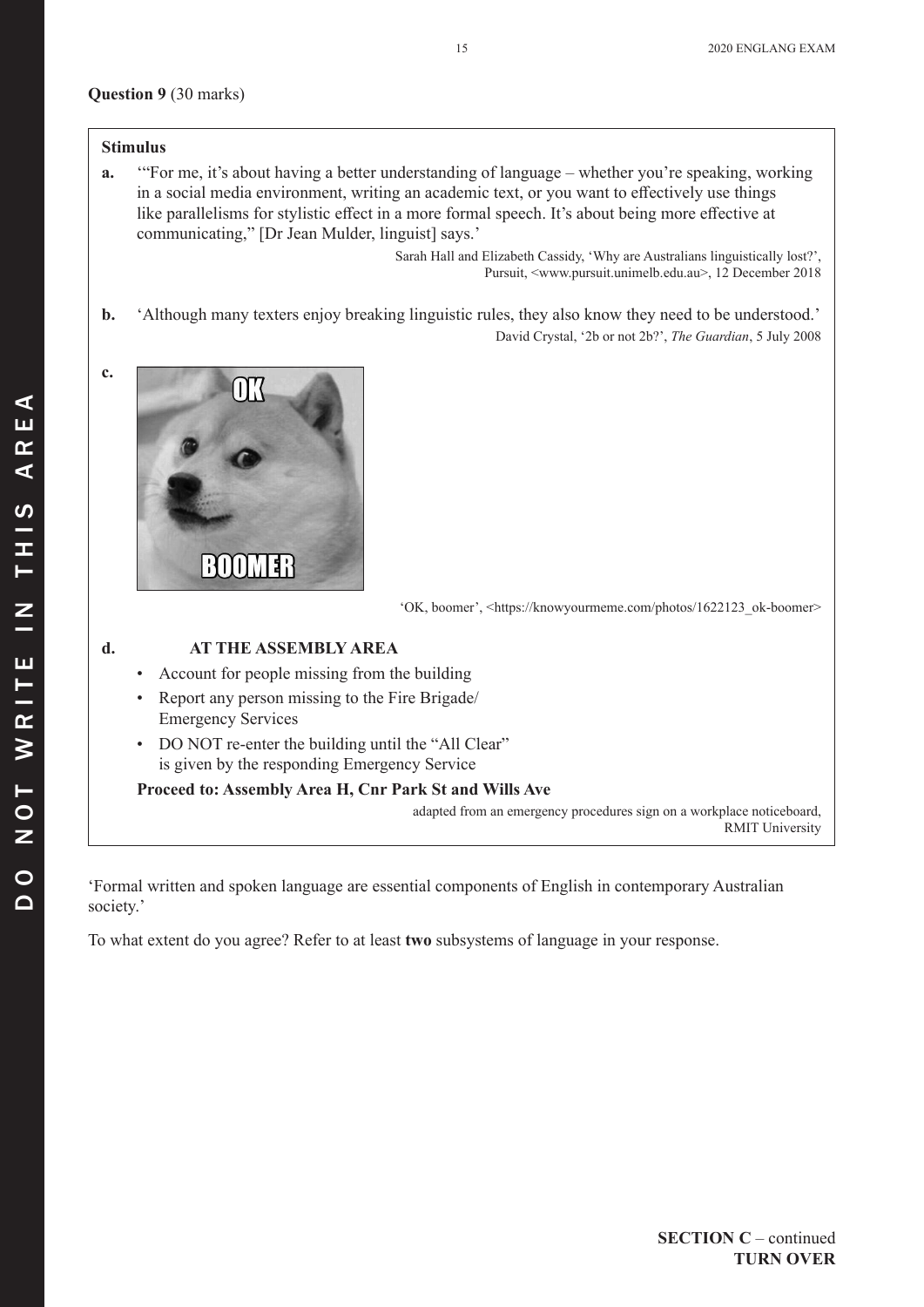$\blacktriangleleft$ 

**SECTION C** – continued

| Working space |  |
|---------------|--|

**Question no.**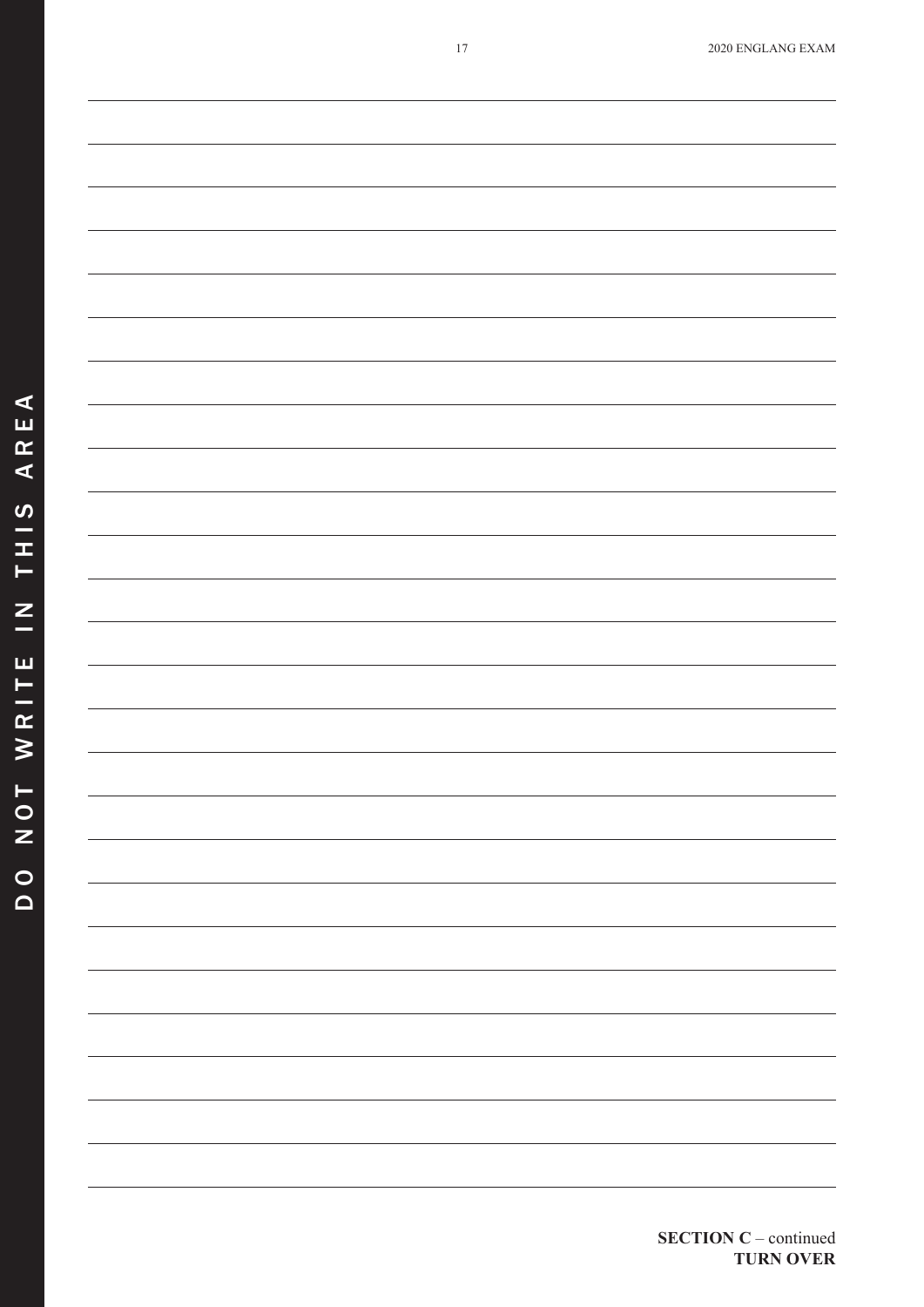| 2020 ENGLANG EXAM |  |
|-------------------|--|
|                   |  |

<u> 1989 - Johann Stoff, deutscher Stoff, der Stoff, der Stoff, der Stoff, der Stoff, der Stoff, der Stoff, der S</u>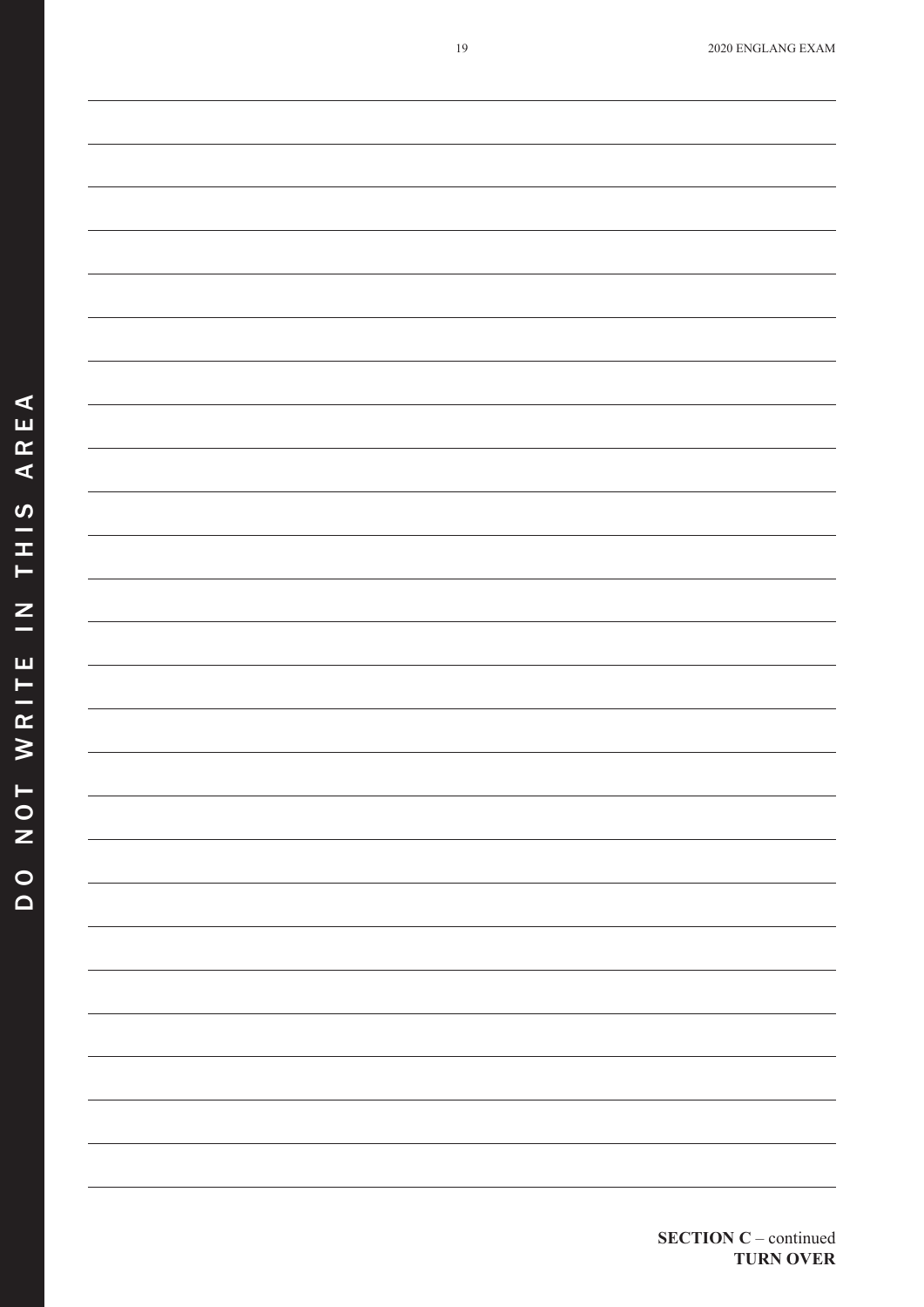| 2020 ENGLANG EXAM |  |
|-------------------|--|
|-------------------|--|

<u> 1989 - Johann Stoff, deutscher Stoff, der Stoff, der Stoff, der Stoff, der Stoff, der Stoff, der Stoff, der S</u>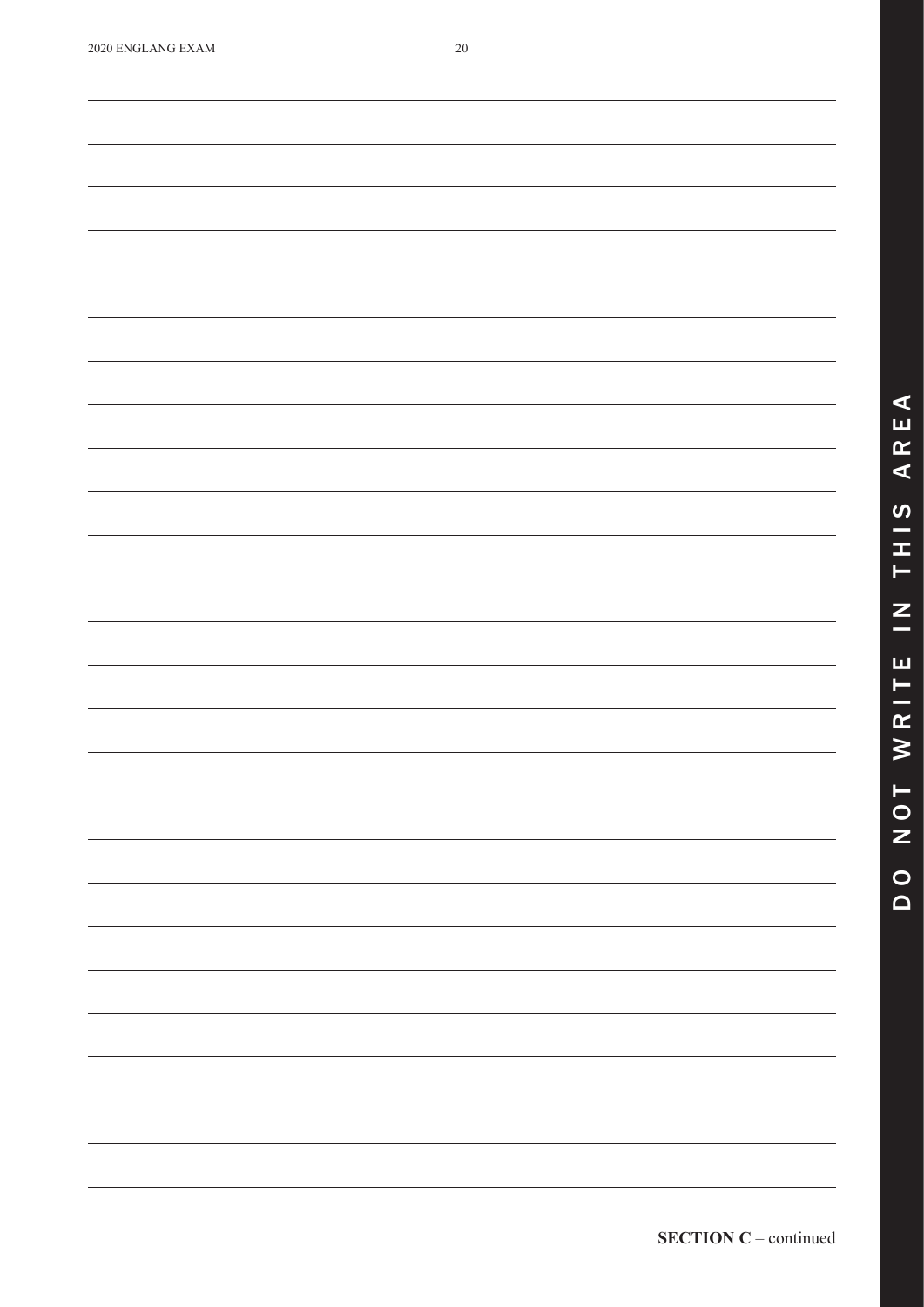**END OF SECTION C**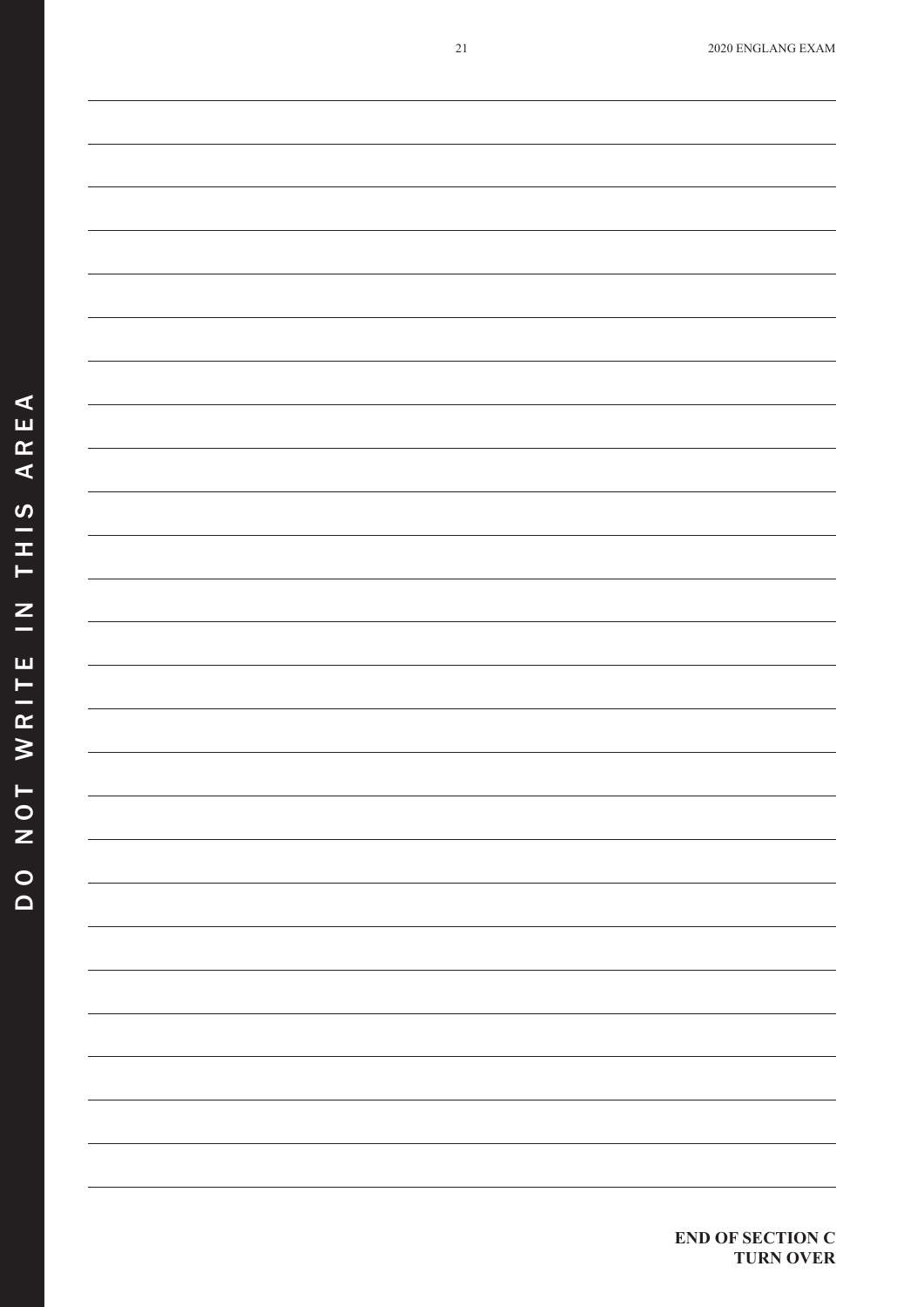#### **Assessment criteria**

Examination responses will be assessed on the extent to which they demonstrate the ability to:

- • use metalanguage to describe and analyse structures, features and functions of language in a range of contexts
- • explain and analyse linguistic features of written and spoken English in a range of registers
- understand and analyse relationships between language and identities in society
- • identify and analyse differing attitudes to varieties of English in contemporary Australian society
- draw on contemporary discussions and debate about language
- • write clearly organised responses with controlled and effective use of language appropriate to the task.

 $\Omega$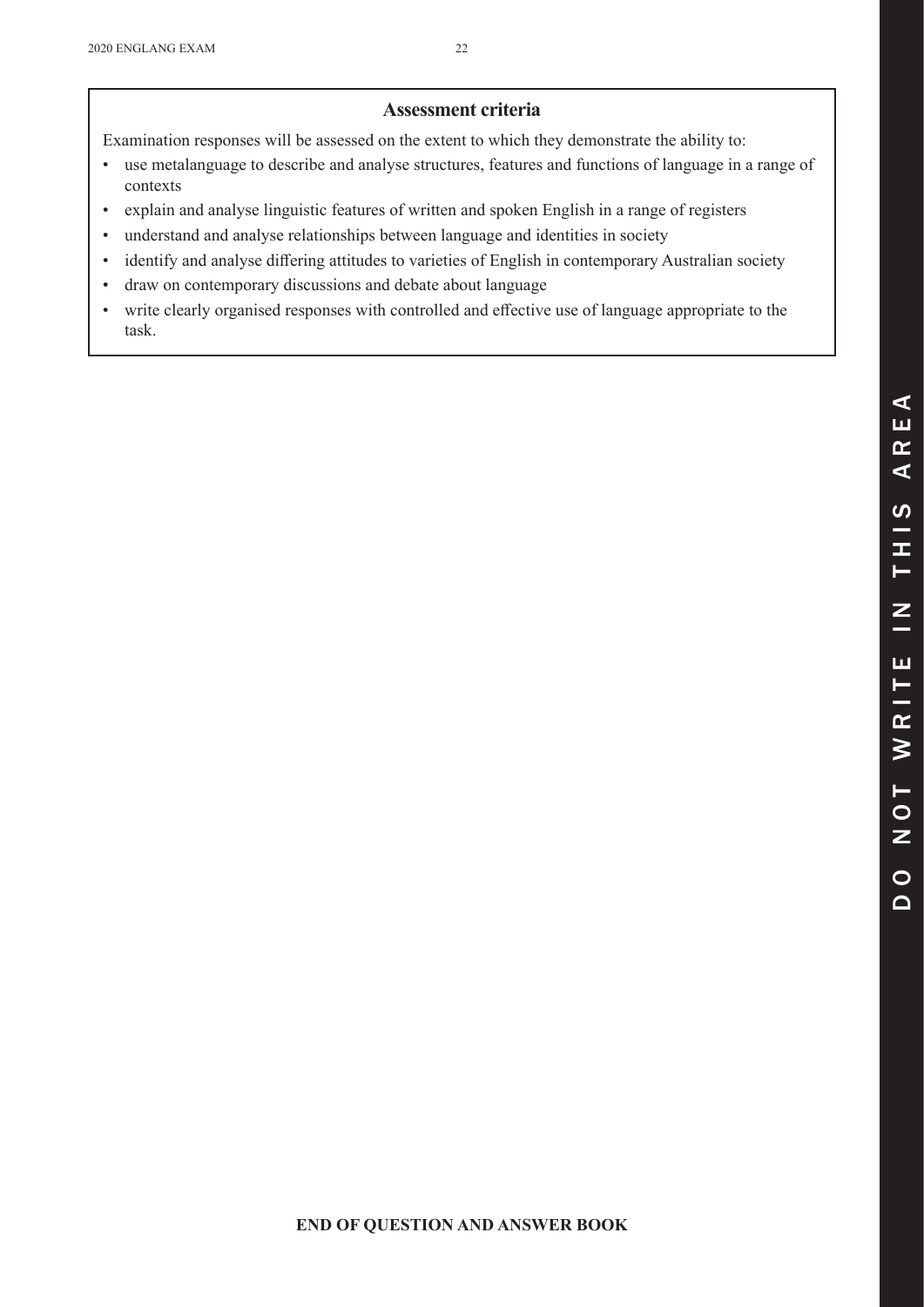#### **Insert for Sections A and B**

Please remove from the centre of this book during reading time.

#### **SECTION A**

#### **Text 1**

In a monologue recorded on 1 February 2020 in a live video on Instagram, Australian singer and musician Missy Higgins gives her fans an update from Perth, while she is on tour. The video is accessible on her Instagram TV and Stories. Instagram is a video and image sharing app accessed primarily on smartphones. John Butler (line 7) is another Australian musician.

| < L L             | lento – slow-paced utterance   | (H) | intake of breath      |
|-------------------|--------------------------------|-----|-----------------------|
| $<$ AA>           | allegro – fast-paced utterance |     | continuing intonation |
| $\left( .\right)$ | very short pause               |     | final intonation      |
| $($ )             | short pause                    |     | emphasis              |
| $(\ldots)$        | longer pause                   |     | elongation of sound   |
|                   | rising pitch                   |     |                       |
|                   | falling pitch                  |     |                       |

- 1. Hey everyone\
- 2. I'm sitting here at  $\leq L$  Kings Park L in Perth $\setminus$
- 3. and ah=  $(.)$  I'm sitting in a beautiful  $\leq$ A kind of A $>$  grassy knoll,
- 4. (..) with running water in front of me\
- 5. Just waiting for my band to arrive/ from the airport,
- 6. and um (..) thinking about when I was  $\leq L$  last here  $L$  >
- 7. with John Butler <A at the beginning of (..) last year A>
- 8. and I got  $\leq$  really (.) really  $L$  sick and I had to cancel this show.
- 9. So this is  $\leq A$  kind of A $>$  a show to try and make up/ for that one\
- 10. Um  $(...)$  hopefully  $(.)$  all of the  $(.)$  people who  $(.)$  wanted to see me last time $\setminus$
- 11. (.) and weren't able to are coming to this show (.) um
- 12. And hopefully this is making it up to them\
- 13. Um  $(...)$  yeah/ having some  $(...)$  funny feelings about ah= $(.)$
- 14. that show\ and having my family with me,
- 15. and I'm missing my family back home in Melbourne (..) at the moment.
- 16. It's getting increasingly hard to be away/ from them\
- 17. I guess having a little young baby does that\
- 18. Ah (.) feeling more and more pull to just like <L simplify and slow down L>
- 19. (H) Maybe that's me getting old $\setminus$  (.) I'm not sure.
- 20. Ah= but  $(.)$  it's definitely a good chance to think/
- 21. (.) and to (.) ah get some perspective
- 22. So having some big thoughts about the world\
- 23. and (..)  $\leq L$  the direction that  $L$   $>$  (.) we're all going in
- 24. and what I wanna  $\underline{do}$  (.),
- 25. to make some sh=ifts/
- 26. (..) in my life/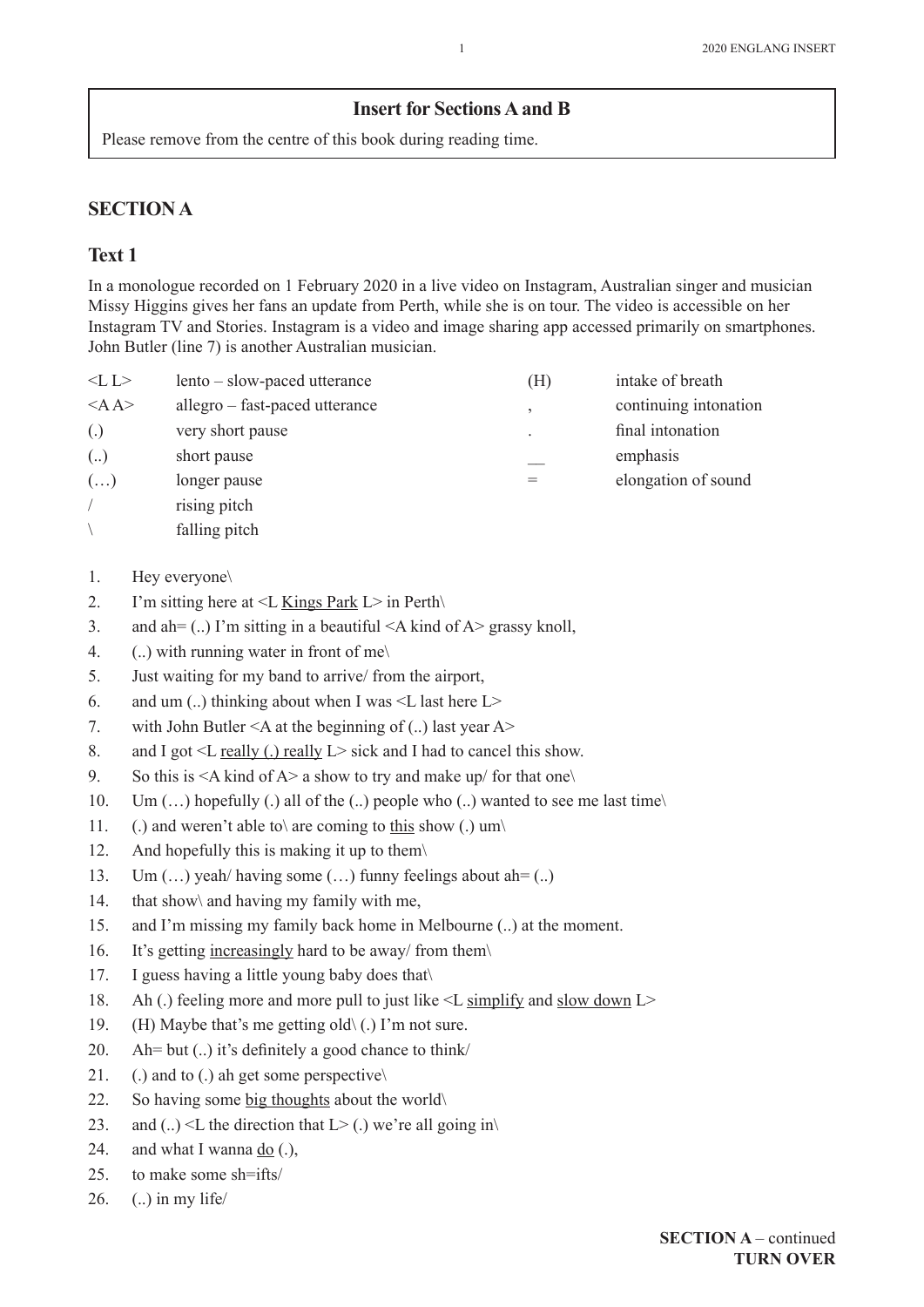- 27. (.) and um
- 28. (…) yeah.
- 29. (H) <A I dunno A>
- 30. I thought I would just check in with you all/
- 31. (H) and say hi/
- 32. And um (.) can't wait to see you all tonight/
- 33.  $\leq$  A anyone who is coming to the show
- 34. at Kings Park.
- 35. OK (.) Bye (.) A>

Source: Missy Higgins, <www.instagram.com/missyhigginsmusic>, 1 February 2020